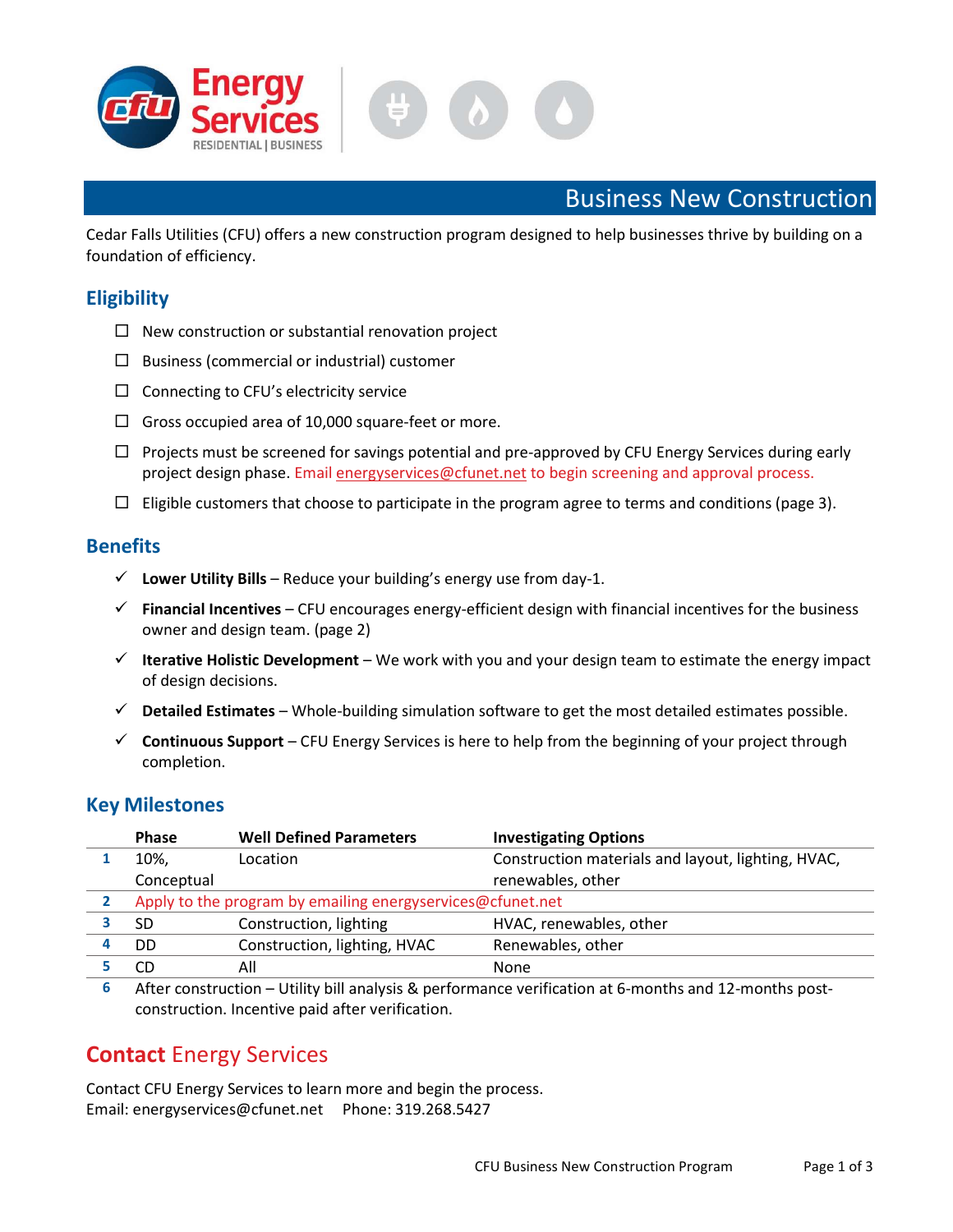

# Design Assistance, Energy Modeling, and Performance Verification

Cedar Falls Utilities (CFU) will be providing cost sharing for energy design assistance, energy modeling, and performance verification related to eligible Business New Construction projects. Additionally, participation in the program makes customers and their design team eligible for the following incentive structure.

Michaels Energy will perform these services on behalf of CFU at no cost to the customer.



## Incentive Structure

The BNC program uses a progressive incentive structure to encourage owners and their team of design professionals to strive to for a holistic design that has superior performance over a standard code-compliant building.

| % Savings Over<br><b>Baseline</b> | \$/kW-<br>saved* | \$/MCF-<br>saved | Design<br>Prof.<br><b>Incentive</b><br>(\$) * |
|-----------------------------------|------------------|------------------|-----------------------------------------------|
| 5% to 10%                         | \$400            | \$3.00           | \$1,000                                       |
| 10% to 15%                        | \$450            | \$3.50           | \$2,000                                       |
| 15% to 20%                        | \$500            | \$4.00           | \$3,000                                       |
| 20% to 25%                        | \$550            | \$4.50           | \$4,000                                       |
| 25% or more                       | \$600            | \$5.00           | \$5,000                                       |
|                                   |                  |                  |                                               |

\* Based on peak summer electrical demand (kW) reduction



Example: A project that reduces summertime peak electrical demand by 15% and annual natural gas use by 24.9% will have achieved incentive rates of \$500/kW-saved and \$4.50/MCF-saved. The building design professionals will receive \$3,000 for their extra contributions to the design process.